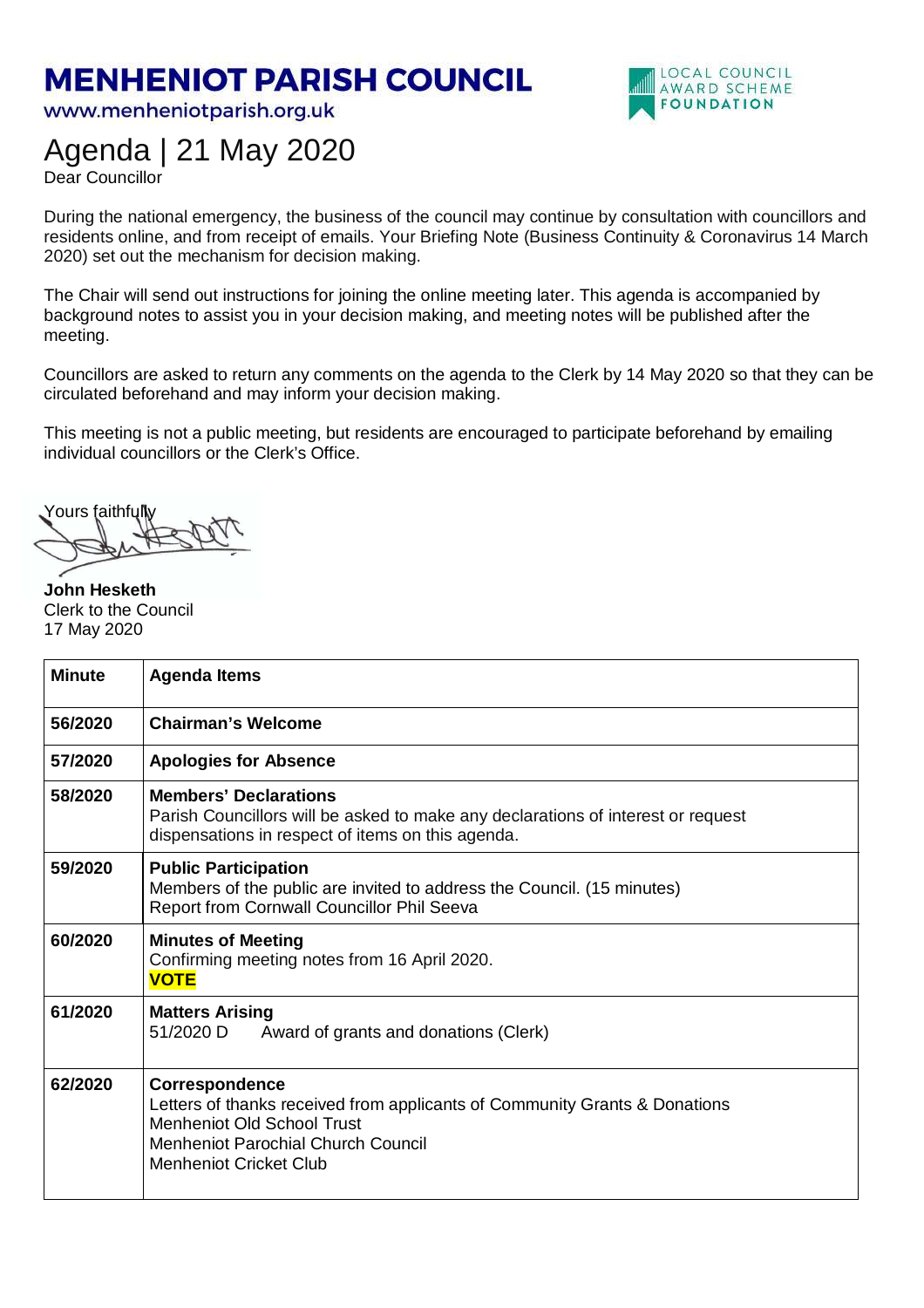| 63/2020 | <b>Planning Matters</b><br>To agree the parish council's response to Cornwall Council consultations on new<br>A<br>planning applications received before the agenda was finalised. None received.                                                                                                                                                          |  |  |  |  |
|---------|------------------------------------------------------------------------------------------------------------------------------------------------------------------------------------------------------------------------------------------------------------------------------------------------------------------------------------------------------------|--|--|--|--|
|         | Any applications received by Cornwall Council by the time of the meeting. Information<br>B<br>only. None received.                                                                                                                                                                                                                                         |  |  |  |  |
|         | С<br>Planning applications approved by Cornwall Council.<br>PA20/00170/PREAPP Closed - advice given<br>Applicant: Mr Michael Tucker<br>Location: Land North Of Trethawle Cottages Horningtops Cornwall PL14 3PF<br>Proposal: Pre-application advice for a single dwelling and cider barn to facilitate cider<br>production and perma-culture market garden |  |  |  |  |
|         | PA19/09497 APPROVED<br>Location: North Treviddo Barn Horningtops Liskeard Cornwall PL14 3PS<br>Proposal: Extension and remodelling to provide ancillary living accommodation.                                                                                                                                                                              |  |  |  |  |
|         | PA19/11290 APPROVED<br>Applicant: Goldsworthy Wheal Honey Ltd<br>Location: Land South Of Wheal Honey Menheniot Cornwall PL14 3RG<br>Proposal: Change of use of open air storage yard to LPG bottle storage yard, with<br>associated engineering works.                                                                                                     |  |  |  |  |
|         | PA20/01553 APPROVED<br>Applicant: Menheniot Primary School<br>Location: Menheniot Primary School East Road Menheniot Liskeard Cornwall<br>Proposal: Provision of temporary classroom in playground area, infilling of small open space<br>to provide teaching area to east elevation and siting of outdoor canopy teaching area.                           |  |  |  |  |
|         | PA20/01825 APPROVED<br>Applicant: Mr & Mrs Stephen Chaston<br>Location: Trengrove House Merrymeet Liskeard Cornwall PL14 3LL<br>Proposal: Retrospective consent to repair and maintain the roof and walls of barns and<br>erection of close board wooden fence on top of retaining wall along the northern boundary of<br>property.                        |  |  |  |  |
|         | PA20/01890 APPROVED<br>Location: Redundant Buildings East Of North Treviddo Farm Horningtops<br><b>Liskeard Cornwall PL14 3PS</b><br>Proposal: Conversion of existing barn to C3 dwellinghouse with erection of new structure to<br>house swimming pool to rear of plot (Resubmission of application no. PA19/06161 dated<br>$15.11.19$ ).                 |  |  |  |  |
|         | Planning applications refused by Cornwall Council or withdrawn by the applicant.<br>D<br>Information only. None refused.                                                                                                                                                                                                                                   |  |  |  |  |
| 64/2020 | <b>Financial Matters</b><br>Accounts for Payment - Schedule 2020/21 - Members are to consider the payment<br>A<br>schedule and agree payment.<br><b>VOTE</b> and agree who to authorise                                                                                                                                                                    |  |  |  |  |